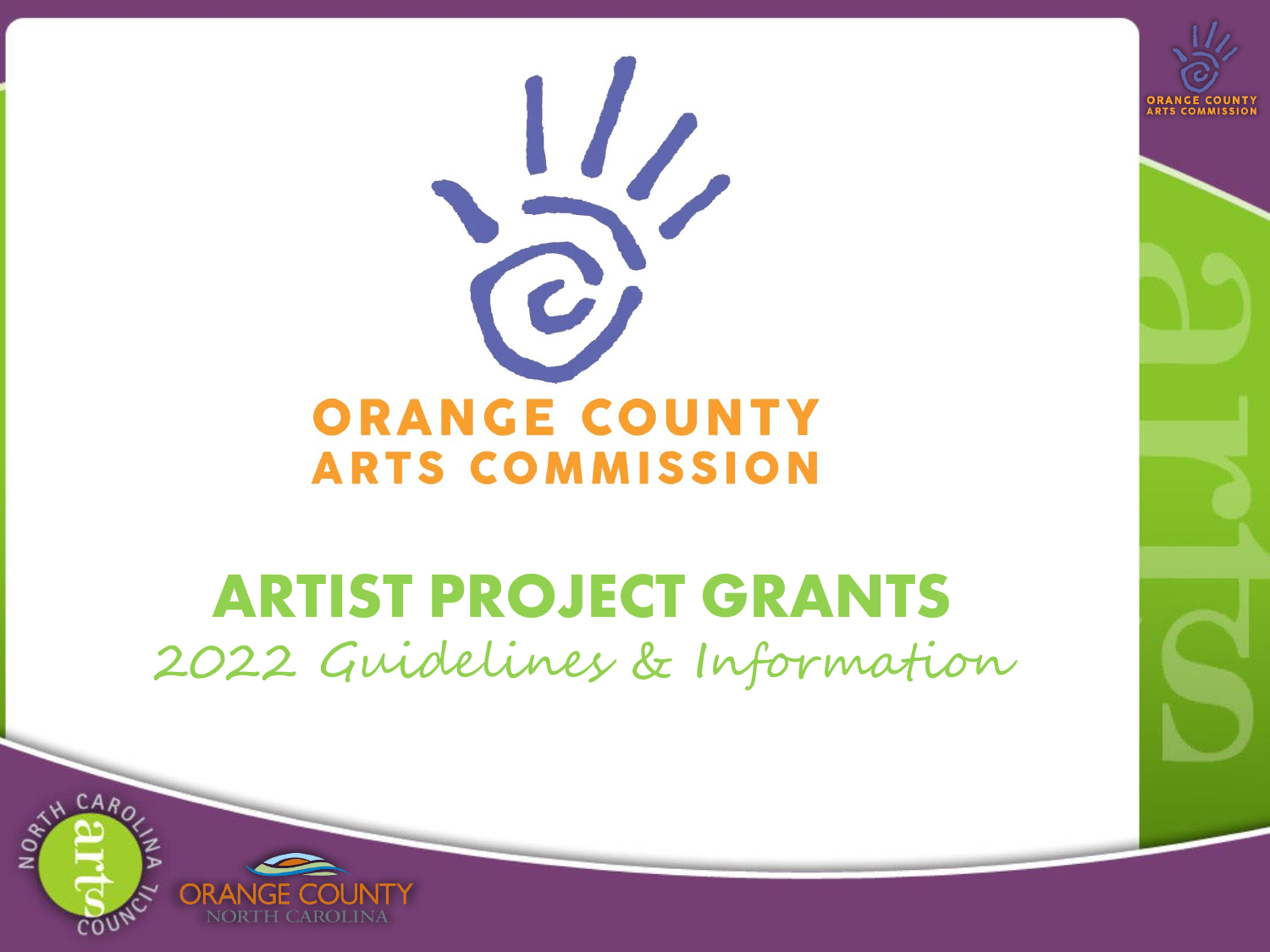## **ABOUT OUR GRANTS**

**Grassroots Program Grants** Funded by the NC Arts Council (NCAC) and Orange County, these grants fund arts programs, projects, and services through area nonprofits, schools, and municipal organizations.

**Artist Project Grants** Funded by Orange County, these grants fund artist-led projects and programs that positively benefit the greater community.

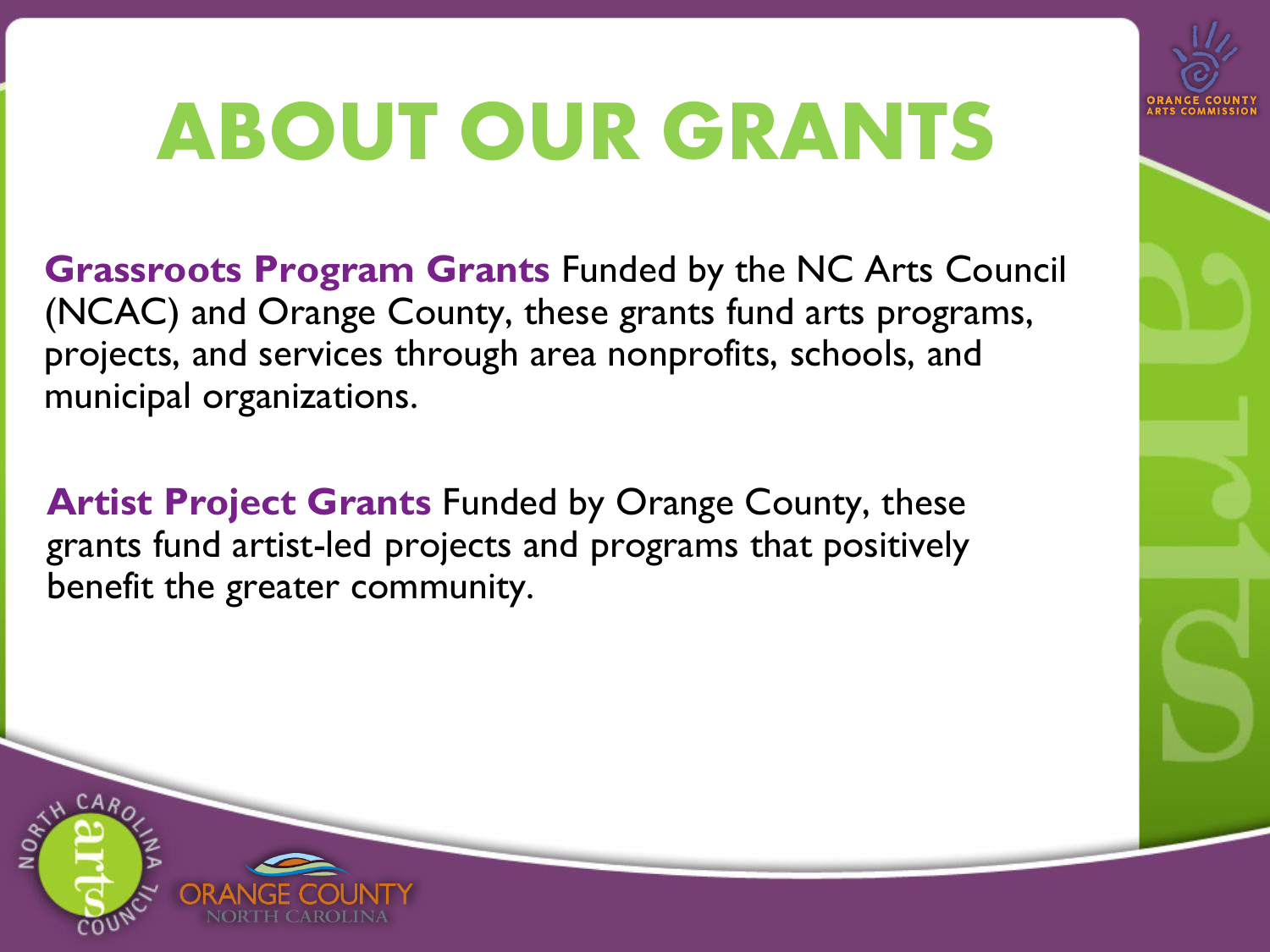

## **ABOUT OUR GRANTS**

#### **AVAILABLE FUNDS**

- Fiscal Year 2021-22 Funds: approximately \$120k total; \$28k for APG
- Maximum request: \$2,000
- Average APG grant in 2021: \$1,383

#### **TIMELINE**

- All grant applications due by 11:59PM on Friday, June 10
- Applicants will be notified in August
- Fall, 2022: Check presentation at Board of County Commissioners meeting (tentative)

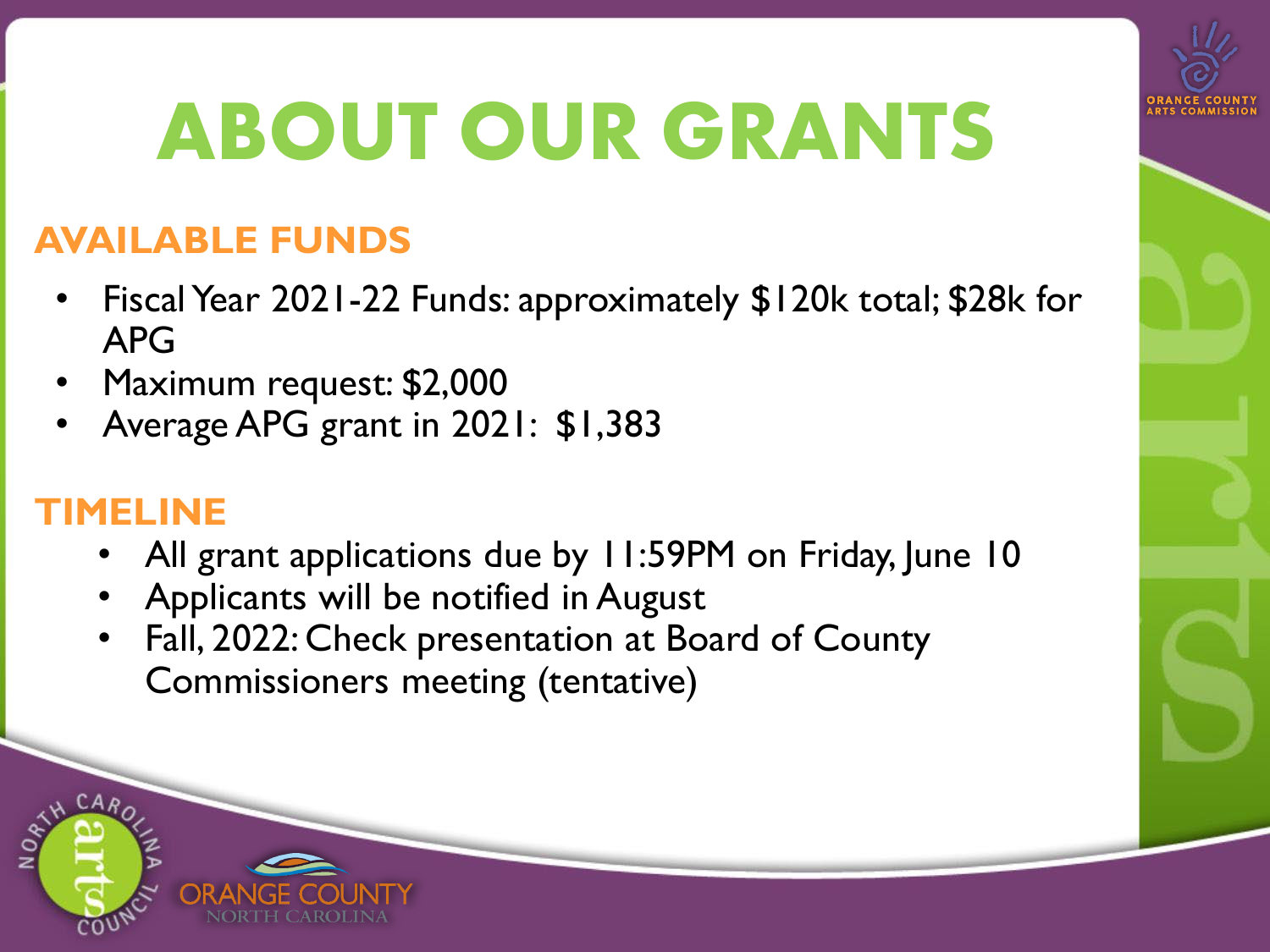### **ELIGIBILITY**



All projects/programs must take place in **Orange County** (Priority is given to Orange County artist-residents)

Must have a **positive impact on the greater community**

(public art, education, entertainment)

Projects/programs must take place between **July 1, 2022 – June 30, 2023**

Applicant must be an **individual artist or an unincorporated group of artists.** Projects affiliated with, or artists representing, an incorporated organization must apply as an organization through the Grassroots Arts Program.

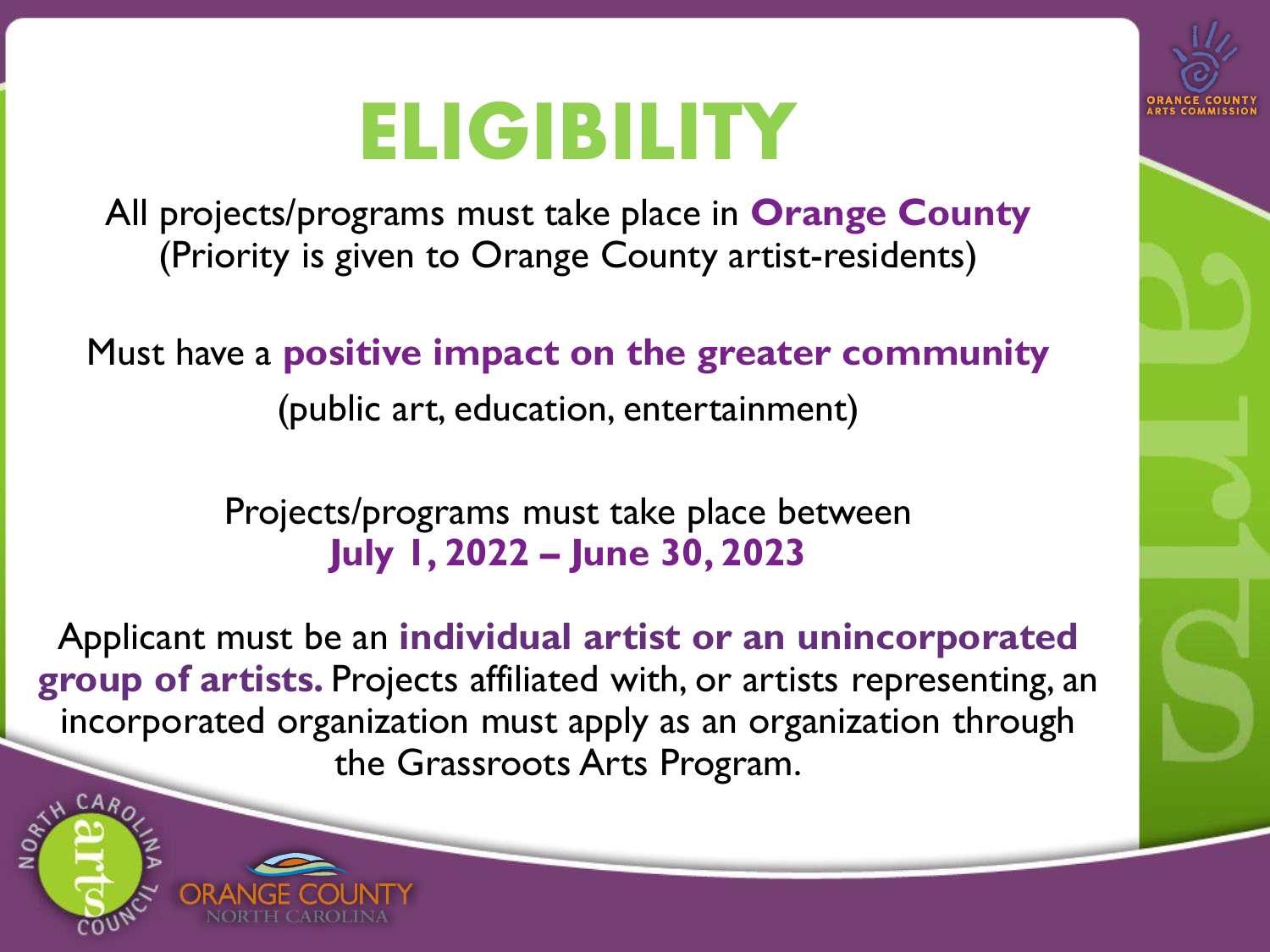## **GUIDELINES**

- **Artistic merit** is extremely important!
- Matching Requirement: One-to-one cash match **ENCOURAGED.**  Matching funds could be your own money or other grants/funders. It's good to see you have some skin in the game.
- All Artist Project Grants must be used for **artist-led community programs or projects**. Grants cannot be used solely for professional development without community impact. (Check out the Artist Support Grant or Emerging Artist Grant Program for this type of funding)
- Provide proof of partnerships, community support and responsiveness to community needs, such as **letters of support**  from anyone or any organization mentioned in your application.

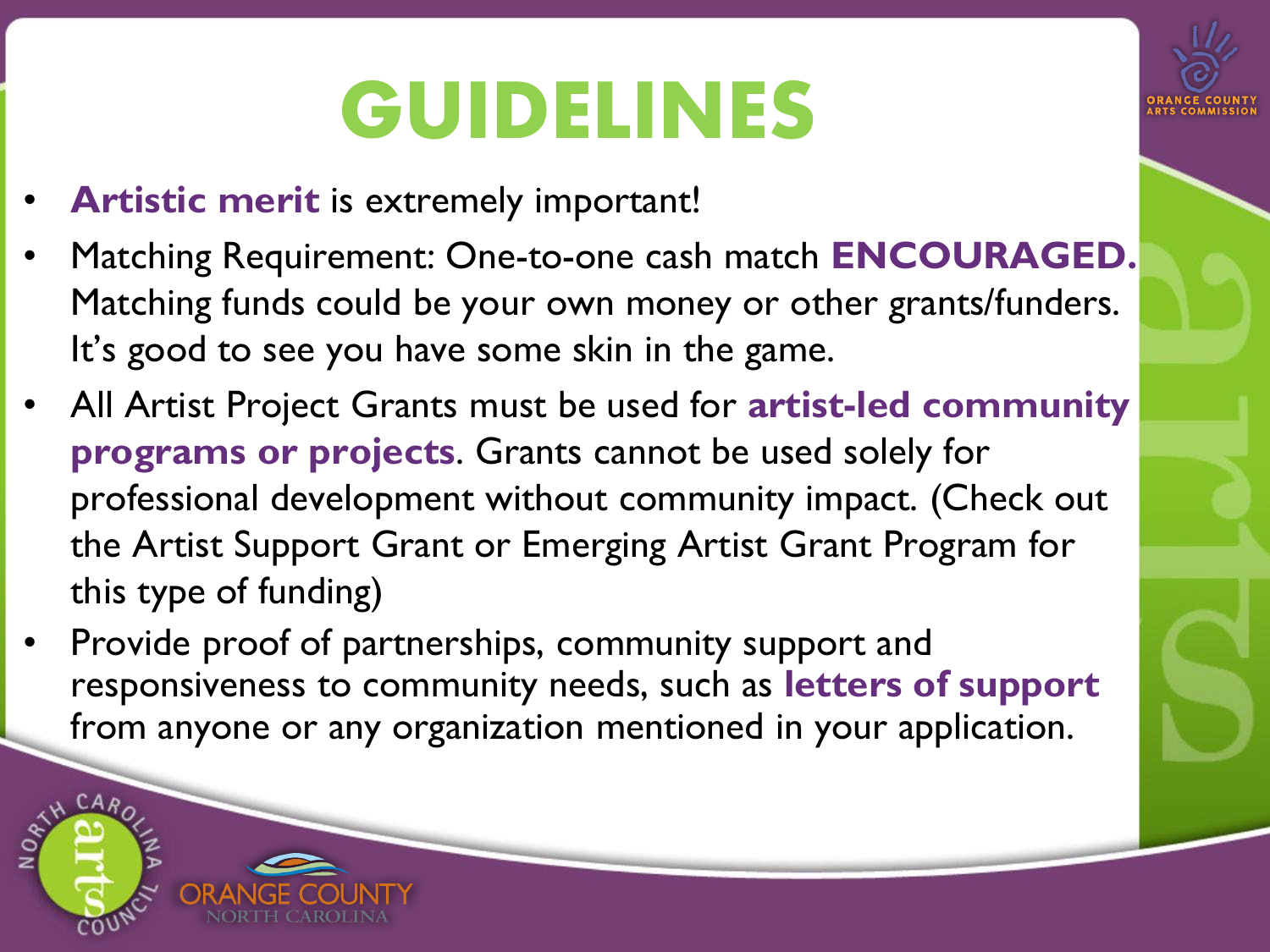# **WHAT THE GRANTS WILL FUND**

- Program expenses such as professional artists' fees and travel, space rental, advertising, marketing and publicity, website/electronic media, scripts, costumes, sets, props, equipment rental/purchase.
- Artist's travel and training expenses for professional development opportunities that will have a positive impact on the residents of Orange County through future programs
- Supplies needed for an artist project that will have a positive impact on the residents of Orange County through future programs.

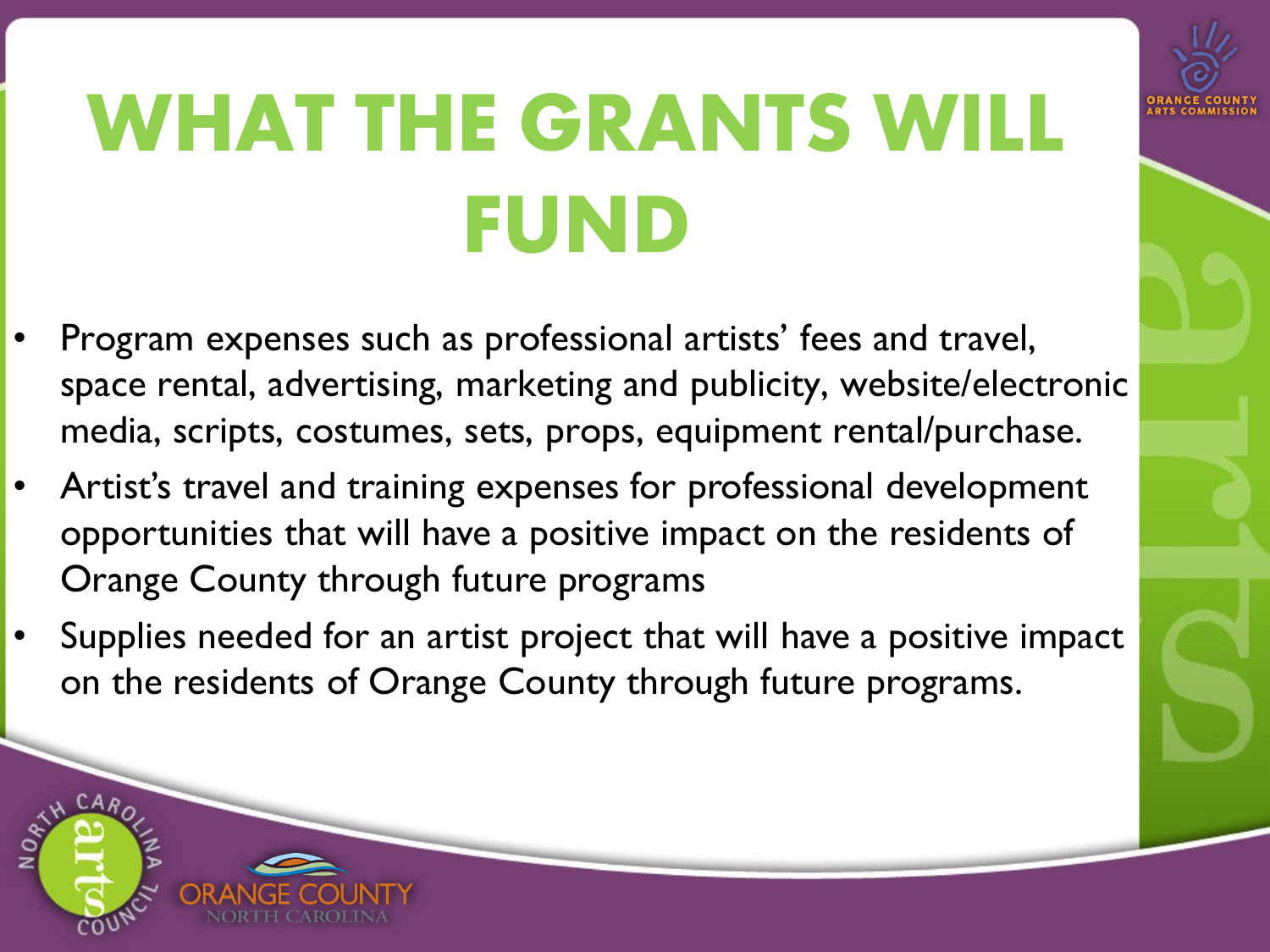# **WHAT THE GRANTS WILL NOT FUND**

- Art, music, and dance therapy  $\bullet$
- **Artifacts**
- Purchase of artwork
- Fundraising events
- **Food or beverages** for hospitality or entertainment functions
- School band activities or equipment
- Internal school activities or supplies
- Tuition for academic study
- **Scholarships**
- Religious content
- **Rent at the Eno Arts Mill**
- **(Some) projects at the Eno Arts Mill (let's talk)**

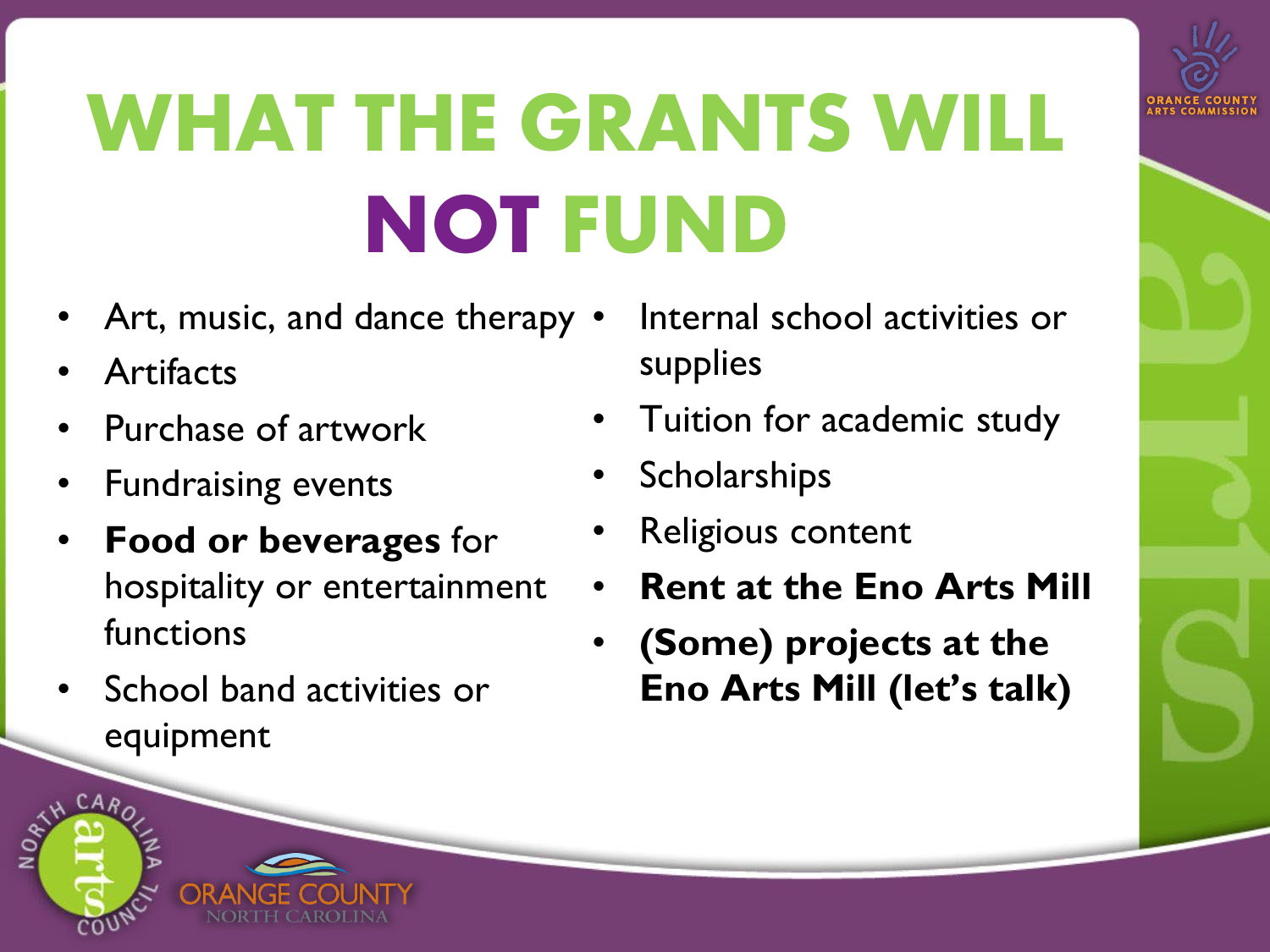# **HOW APPLICATIONS ARE EVALUATED**

- Panels of Orange County Arts Commission **Advisory Board Members and Guest Panelists**, divided by areas of expertise, review each grant
- Board must base funding decisions on the **quality of the grant application**, not on their relationship with, or knowledge of, the artist (pretend like you're new to the community and no one knows you!)
- Panelists review each grant application and **score applications** on specific criteria

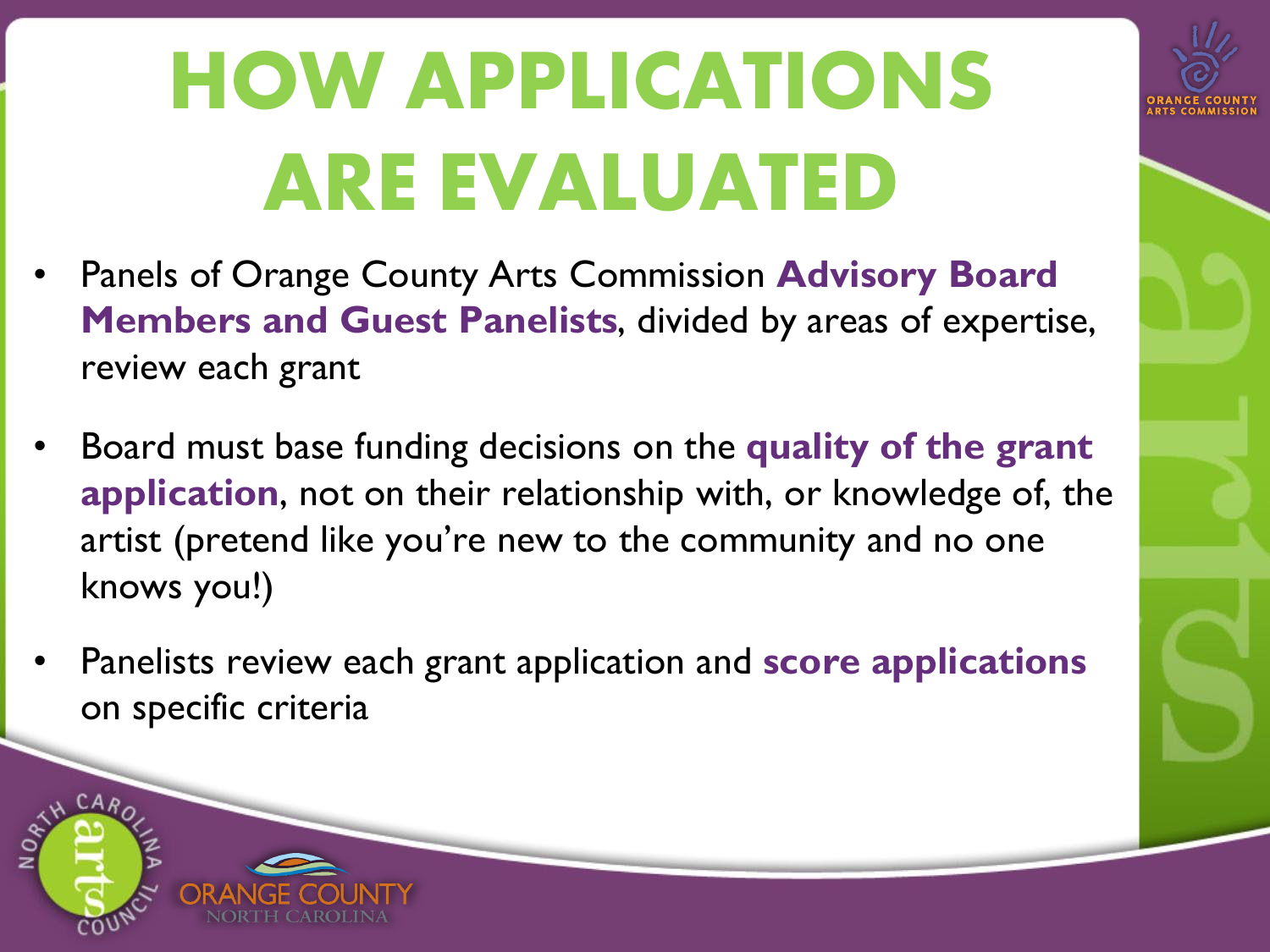# **HOW APPLICATIONS ARE EVALUATED**

### **Considerations…**

- **Artistic quality** of the proposed project
- **Community impact** of project or program
- **Multicultural aspect** of the program (factors into Community Impact Score)
- Ability to **plan and implement** project **2022 SCORING RUBRIC**

Artistic Merit – 40% Community Impact – 40% Program Management – 20%

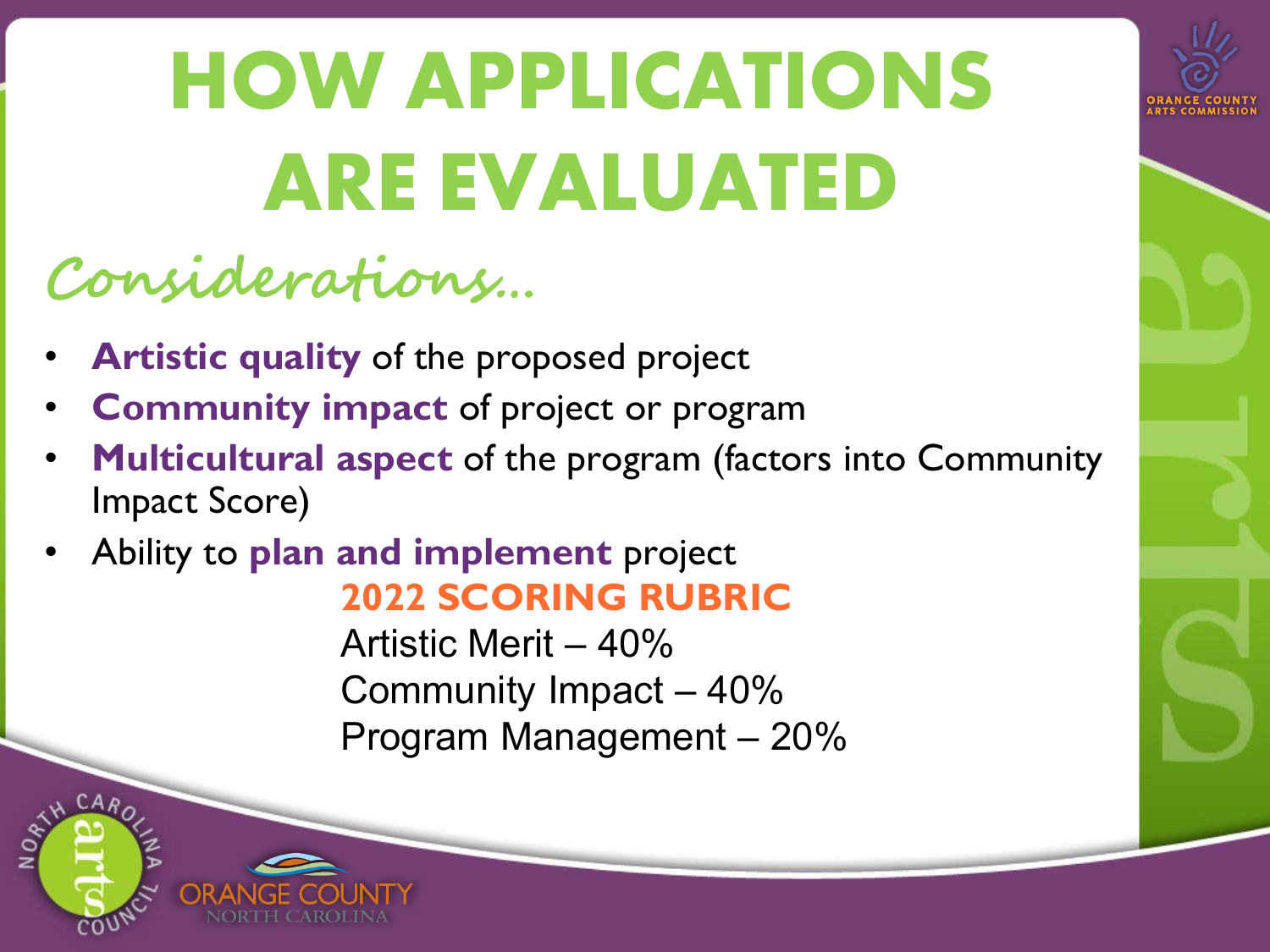## **IF YOU GET FUNDED…**

- **Grant Contract (online through Docusign)**
- **Final report** with audience numbers + demographics (due July, 2023)
- Demonstrated use of correct **OCAC logo** on promotional materials and programs (compliance score to start next year!)
- **Thank you letters** to Orange County Board of Commissioners encouraged
- **Willingness to participate** in activities that showcase your project, or contribute to the betterment of the arts community of Orange County.

EXAMPLE: Check presentation at a Board of County Commissioner's meeting, or participation in future grant panels

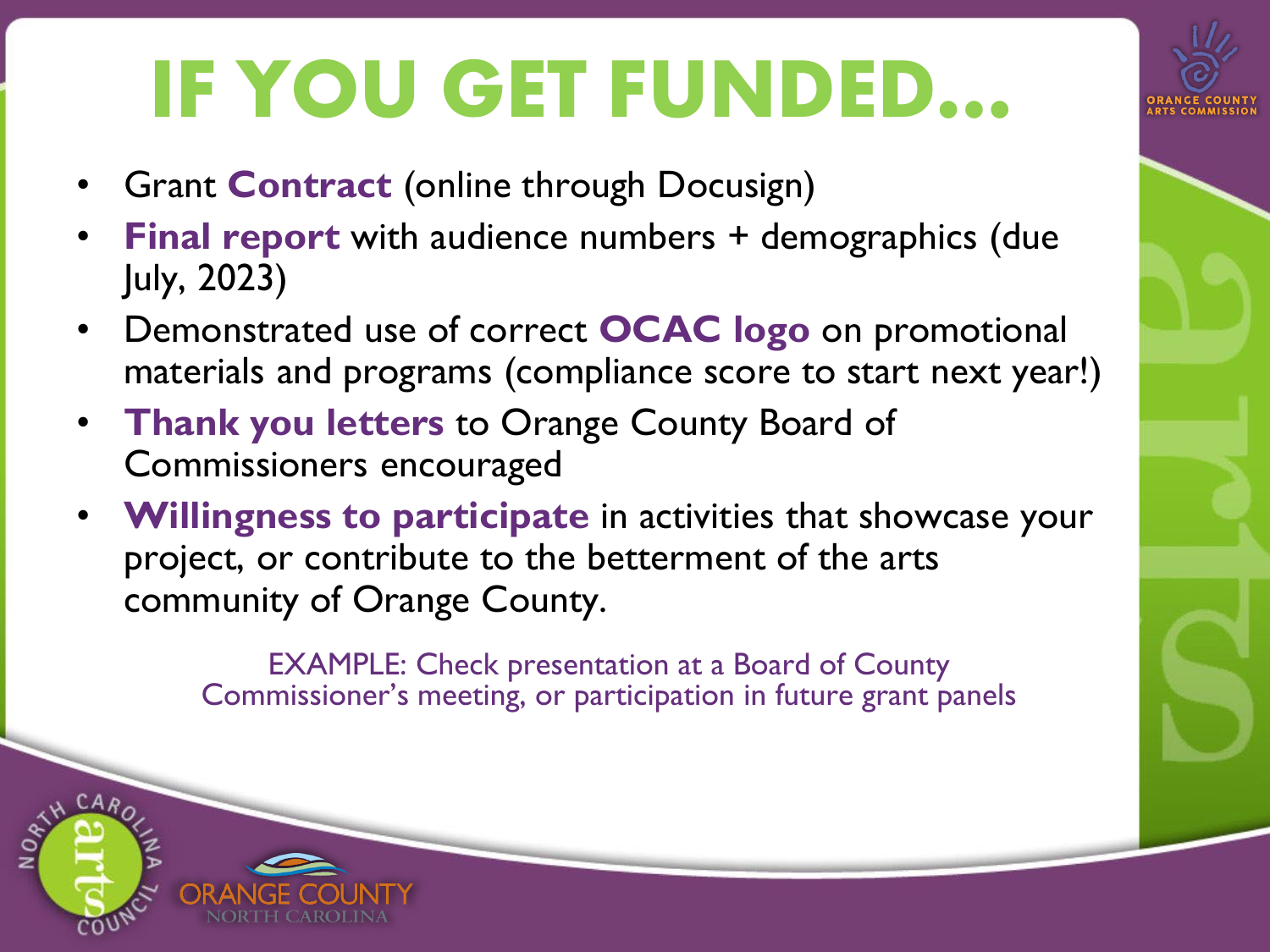### **WHEN**

to submit your application

### Applications due **Friday, June 10 by 11:59PM**

### **www.artsorange.org/grants**



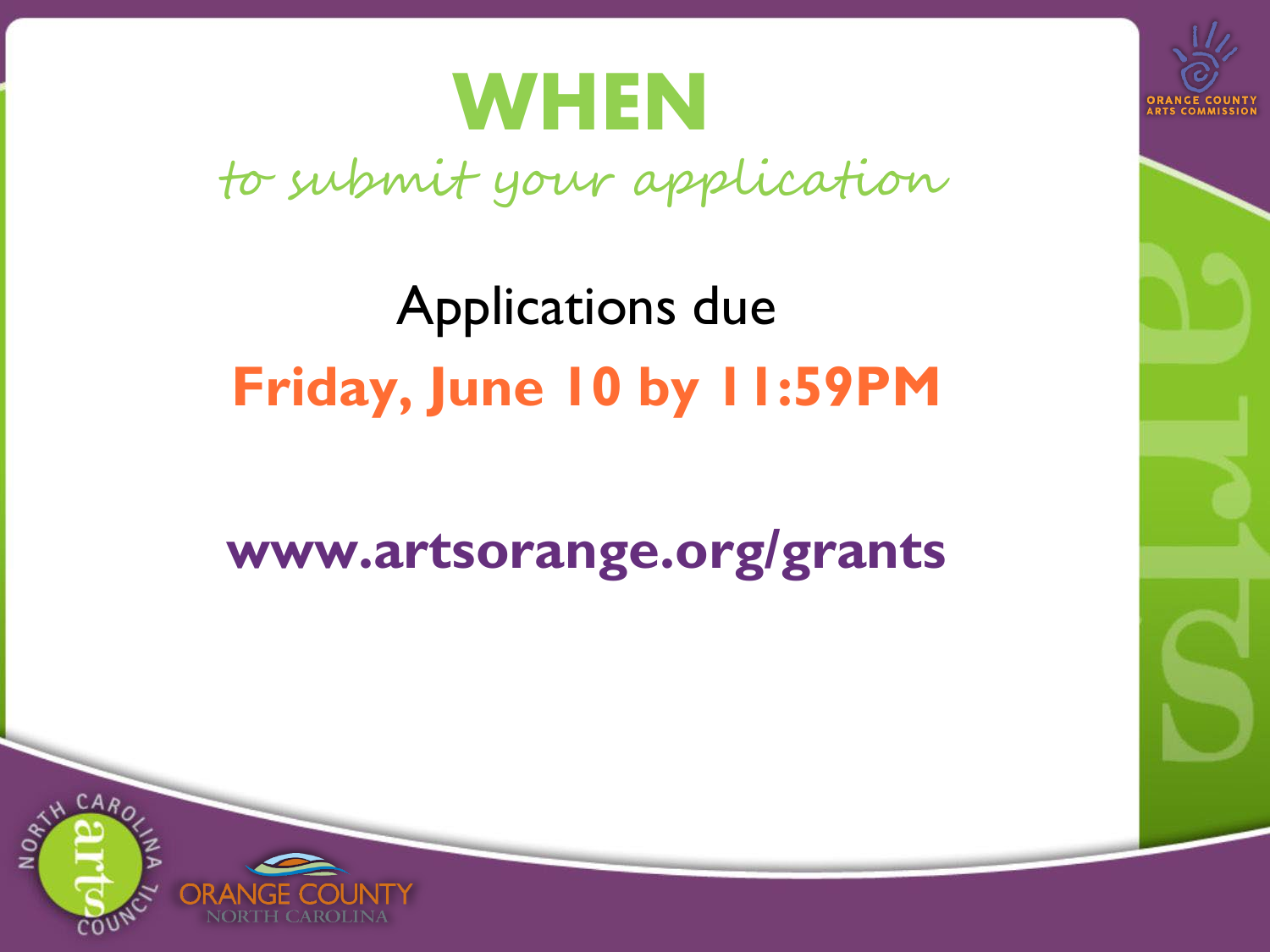

#### **Q: Does my request have to involve a greater community purpose, or can I just apply for things I need to be successful?**

A: Our Artist Project Grants allow artists to advance their craft while offering truly original, innovative programming for the community. The purpose of this program is to support artist-led and artist-created projects for the community; this could include public art, support of arts spaces, or exhibits/performances accessible to the greater community. Artists seeking funding to support professional development should apply through the new Artist Support/Emerging Artist Grant program.

Again in this year's grant cycle, we will be particularly mindful of projects that align with the current needs of our arts community, including arts space and equitable access to the arts.

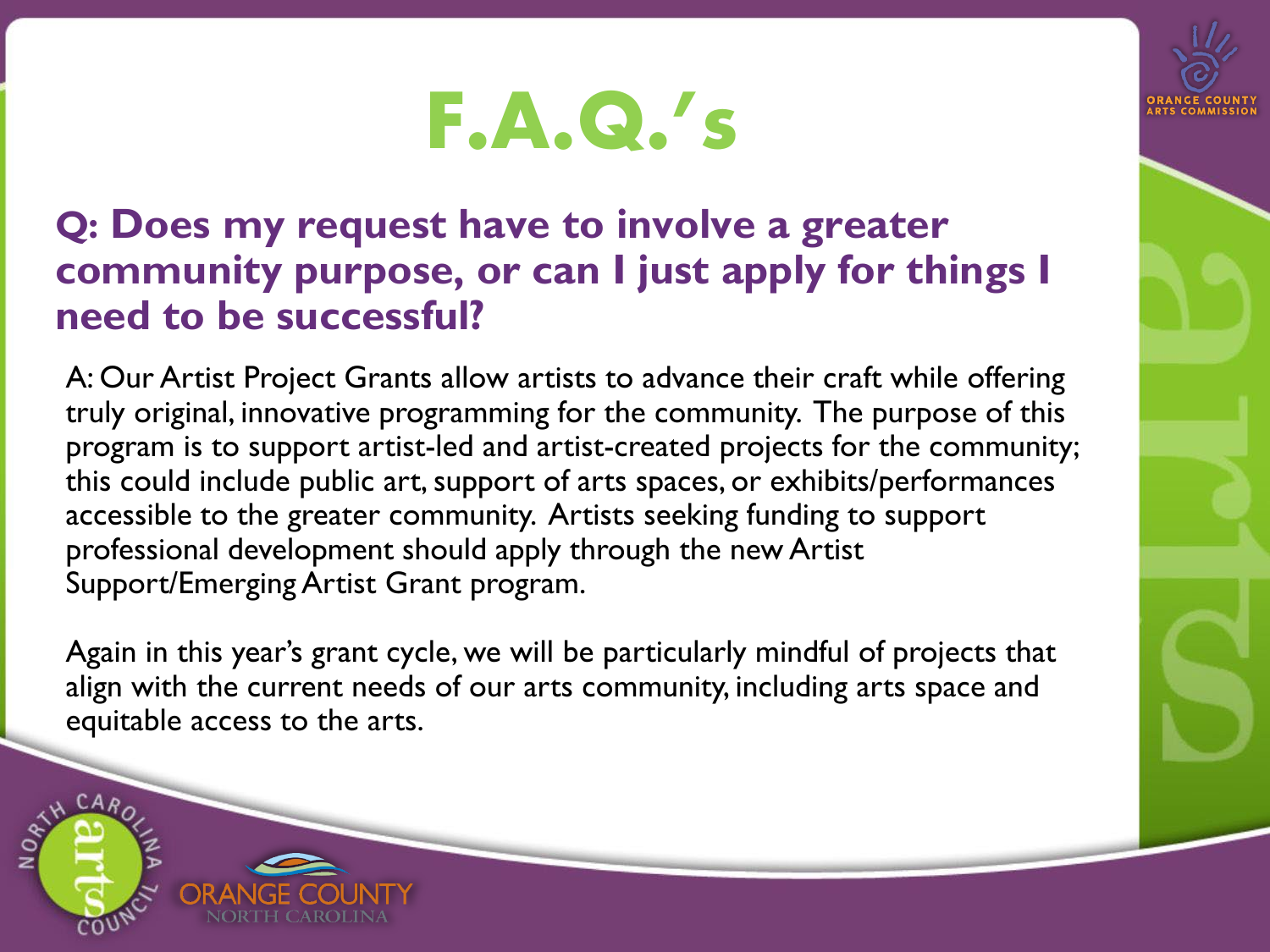#### **Q: Can I use this grant for equipment, supplies or professional development opportunities?**

A: Artists seeking funding strictly to support professional development should apply through the new Artist Support/Emerging Artist Grant program. Equipment or supplies that are part of a program benefiting the greater community are allowed.

#### **Q: What are some examples of artist-led community projects?**

Examples of 2021-22 funded projects:

- Emily Cataneo received \$1,762 to host a free fiction writing class for residents of Orange County.
- Erika Libero received \$1,756 towards a free Day Party Stage at Manifest Music Festival.
- Soteria Shepperson received \$1,678 to support Turning the Tables community public art project.

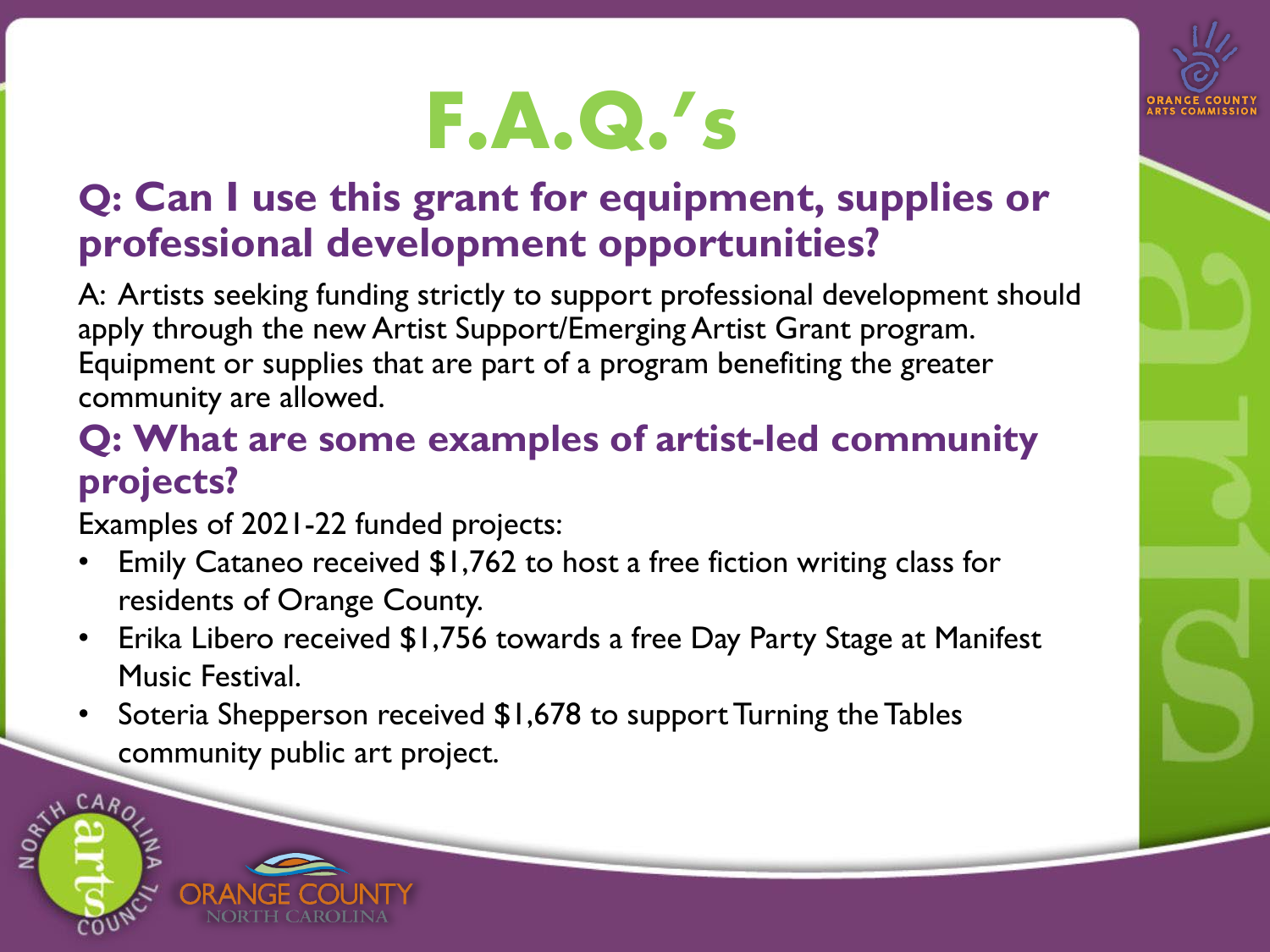

#### **Q: I received a grant last cycle. Can I apply again this cycle?**

A: Yes, unless you have not yet submitted a prior cycle's report that is past due, or you failed to execute a formerly funded program. If this is case, please contact us at 919-245-2335.

#### **Q: What about COVID-19?**

A: Contingency! If your program involves public gathering, the utilization of space that may not be available, or any other unknown variables, make sure you have a Plan B.

#### **Q: Can I submit multiple applications for different projects?**

Yes.

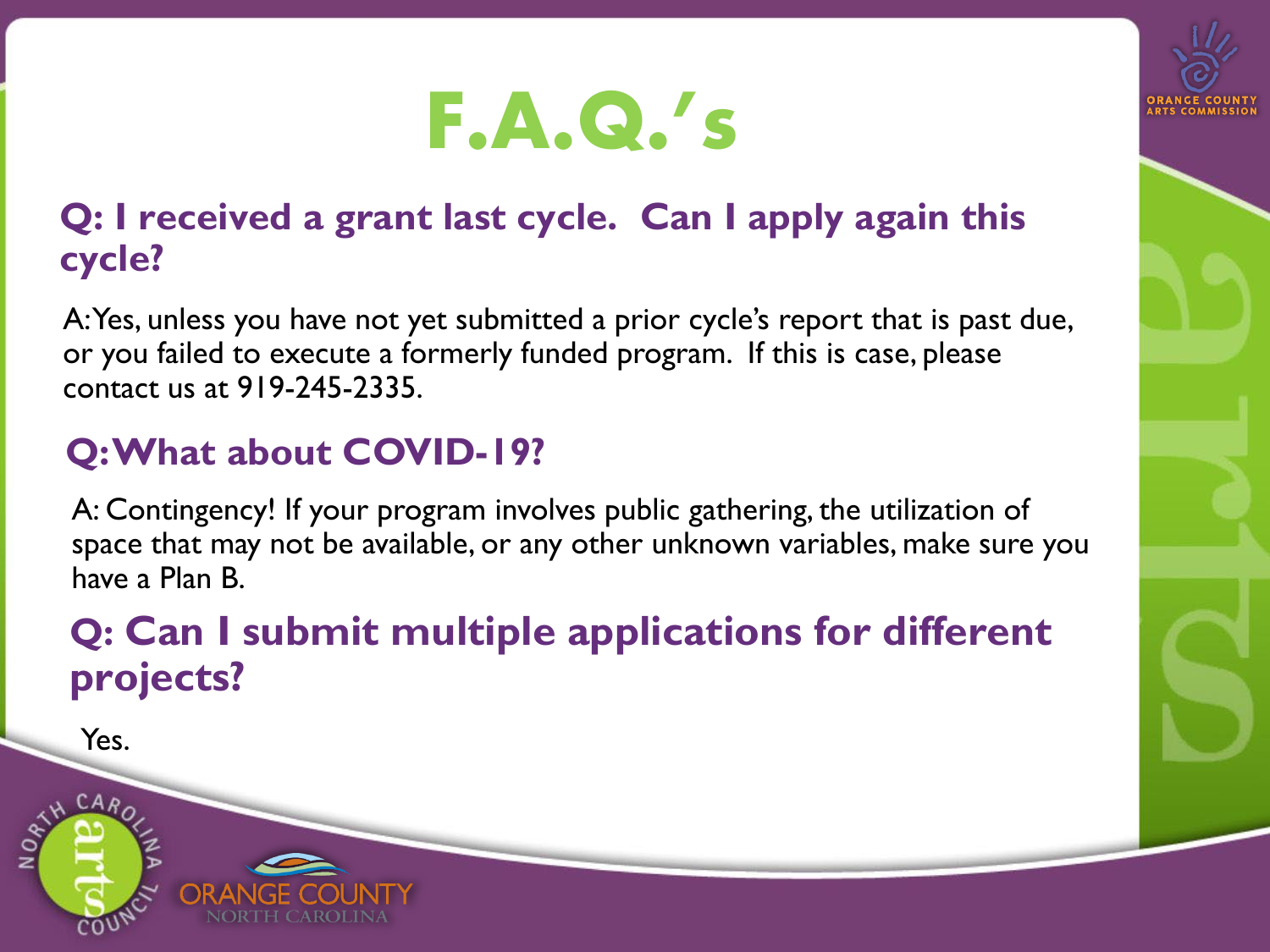#### **Q: What about matching funds? Can my time count towards an in-kind match?**

The dollar value of in-kind donations of goods and services MAY be used for matching funds; however, a "donation" of artists' time MAY NOT be used as matching funds. We realize your time is a valuable resource and we want you to be paid. The value of an artists' time is very subjective and hard to evaluate, therefore we'd rather you factor your pay into the expenses of the request.

#### **Q: Why must my expenses equal my income?**

If your income was more than your expenses, then it would be a revenuegenerating project, which is not the intention of this grant program.

If your expenses were more than your income, questions arise regarding the project and if it was well thought-out. You don't want to plan – and our board doesn't want to fund – a project that results in financial loss.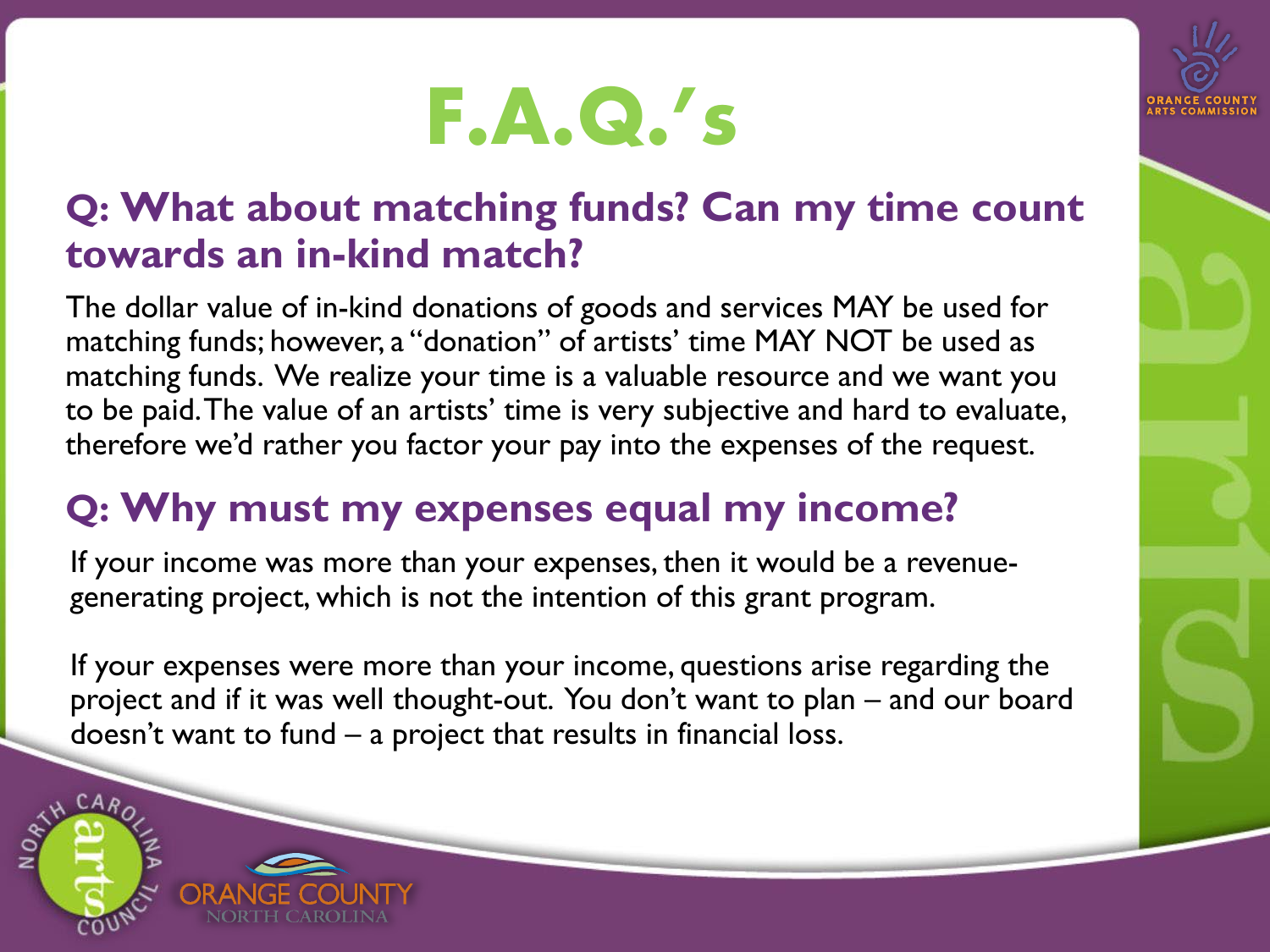

Ideally you will have confirmed some of the artists involved and can provide work samples of their work. You can supplement with work samples from past similar project. If you haven't confirmed any artists yet, provide past work samples from similar shows/performances/projects.

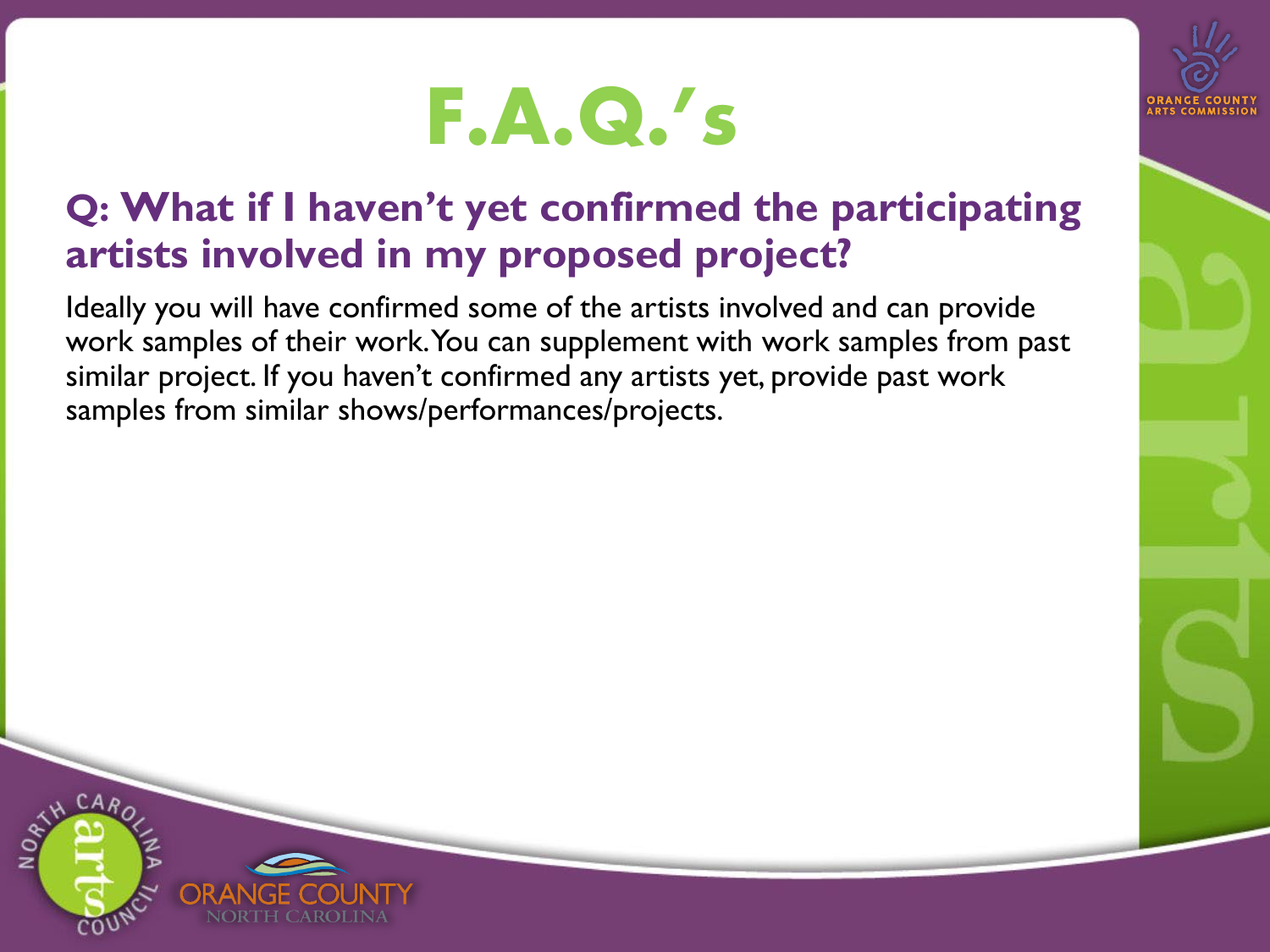#### **Q: What are the main tips you can offer to help me submit a great application?**

Be **clear and concise**. A grant application is never a place for flowery language. In addition, don't water down your application with tons of work samples; rather, include several of the highest quality examples. Quality is much more important than quantity!

**Try new things**. Generally, the OCAC board prefers to fund new, innovative projects each year rather than the same project multiple times or in multiple forms.

If your project will take place at a public location or require the involvement of community partners, make sure to get **letters of support** so the panel knows you have their partnership!